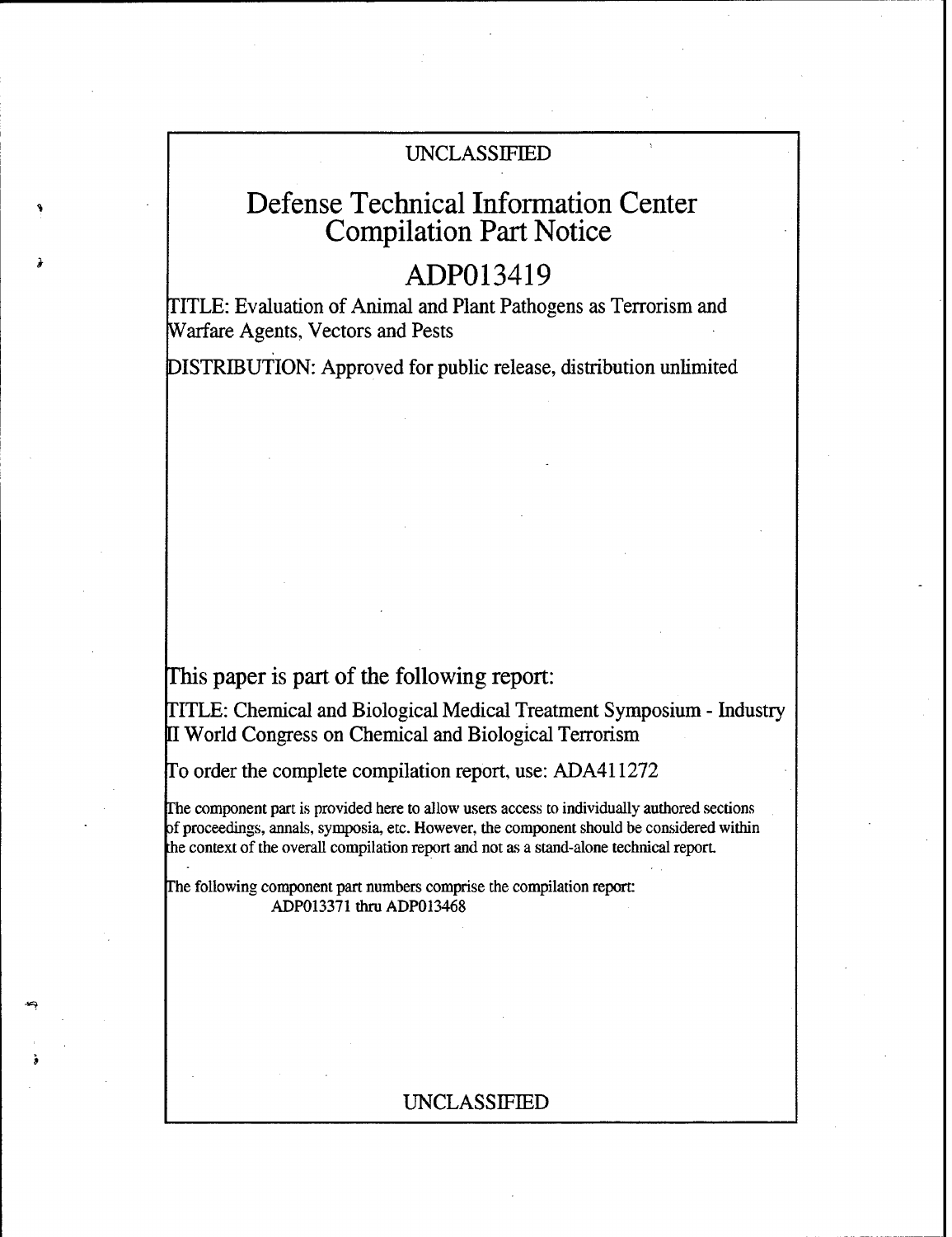## 49. **EVALUATION** OF **ANIMAL AND PLANT PATHOGENS AS** TERRORISM **AND** WARFARE **AGENTS,** VECTORS **AND PESTS**

Slavko Bokan, Zvonko Orehovec, Ivan Jukid MOD, Croatian Military Academy, Laboratory for NBC Protection Ilica 256 b, **HR-10000** Zagreb, Croatia

### **INTRODUCTION**

Animal and plant pathogens as a biological terrorism or warfare agents have the capacity to cause disease and potentially be used to threaten animals and staple crops. From a social-economic and significant adverse human health impacts, animal and plant pathogens must be evaluated and prioritized. This paper describes two methods of evaluation of animal and plant pathogens as terrorism and warfare agents and can serve as the basis for scientific discussion and as help on defining the list of biological agents and toxins in relation to BTWC. This paper also discuses and shows the main vectors that can be used as a terrorism delivery system or biological agents in hostile activities. The main pests that include the invertebrates such as insects and arthropods with potential terrorism and military use will be presented.

High level of dissemination is criterion we used in evaluation of animal and plant pathogens. High level of dissemination or large-scale contamination or cover a large area as aerosol for respiratory exposure plays the main role in evaluation of particular animal agent. One of the main criterions for evaluation of animal and plant pathogens is that are known to have been developed, produced or used as weapons. The second very important criterion is that agents have severe socio-economic and significant adverse human health impacts to **be** evaluated against a combination of the following criteria: high morbidity and mortality rates; short incubation period and difficult to diagnose or identify at an early stage; high transmissibility and contagiousness; lack of availability of cost effective protection and treatment; low infective dose; stability in the environment; and ease of production. The criteria we use today for evaluation of the animal and plant biological agents are based on the characteristics of the outbreaks of infectious diseases in "natural form". Genetic engineered and modified bacteria and viruses present a difficult problem. In the criteria should be inserted new characteristics of bacterial and viral strains enhanced for infectivity, transmissibility, virulence and antibiotic resistance. As biological terrorism or warfare agents, animal and plant pathogens have the ability to cause disease, which could be used to threaten animals and staple crops. From a viewpoint of social-economic and significant adverse human health affects, animal and plant pathogens must be evaluated and prioritized as possible threats.

This paper describes two methods of evaluation of animal and plant pathogens as terrorism and warfare agents and can serve as the basis for scientific discussion and as help on defining the list of biological agents and toxins in relation to BTWC. This paper also discusses the pests and main vectors that can be used as delivery systems. These include the invertebrates, such as insects and arthropods.

### MATERIALS **AND METHODS**

The criteria we used for evaluation of animal and plant pathogens, vectors and pests we compiled from several sources: criteria for selection of biological agents used for negotiations in Ad-hoc Group of states-parties of BWC, the Australia Group, the Centers for Disease Control and Prevention, Food and Agriculture Organization (FAO) and International Office of Epizootics (OIE). Rankings of animal and plant pathogens, vectors and pests as potential warfare and bioterrorism agents are shown in tables. As a result of evaluation we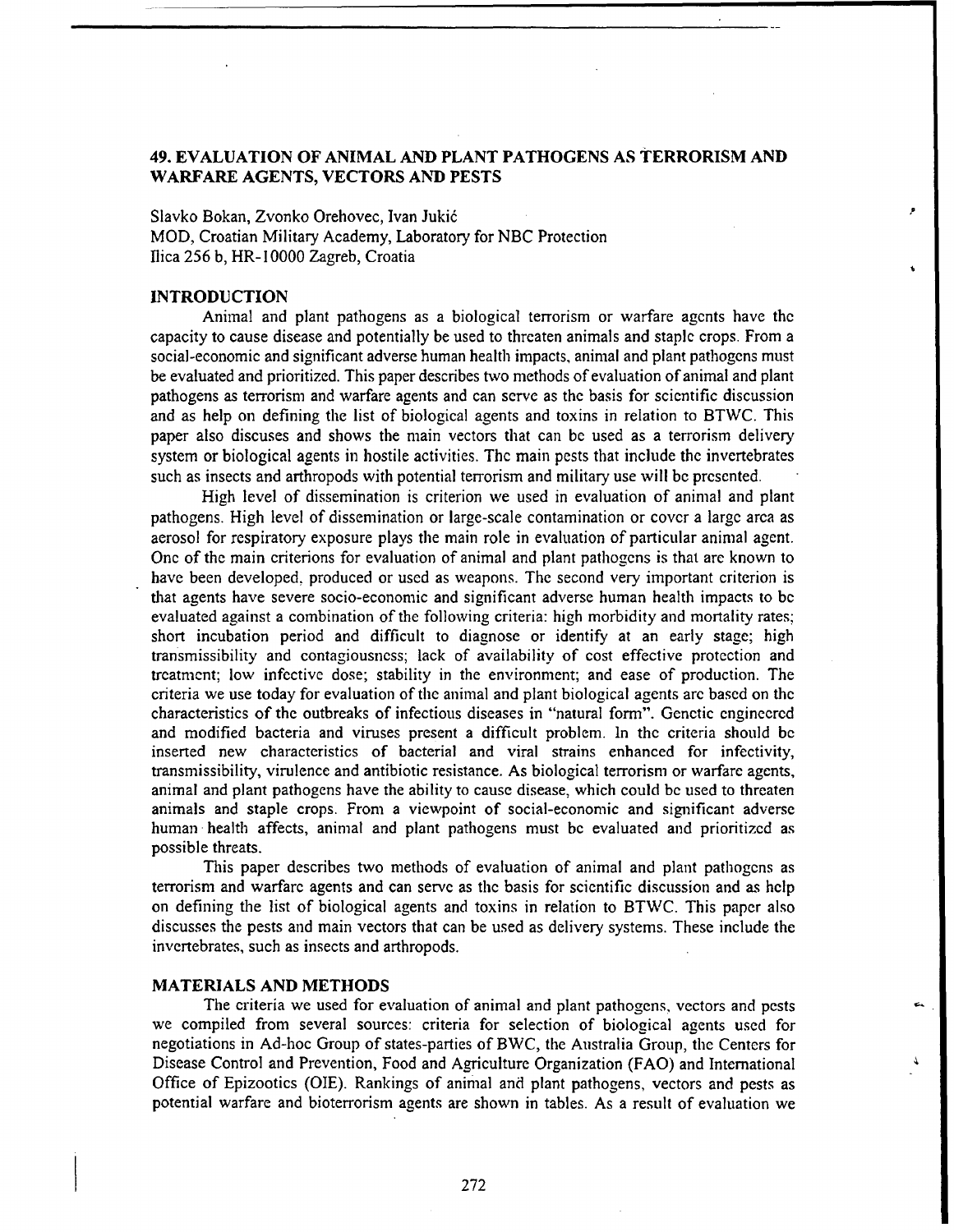finally present lists of animal and plan pathogens, vectors and pests as warfare and terrorism agents.

### *CRITERIA FOR ANIMAL PA THOGENS AS BIOLOGICAL WARFARE A GENTS*

- 1. Agents known to have been developed, produced or used as weapons (Weaponized);
- 2. Agents which have severe socio-economic and/or significant adverse human health impacts;
- 3. High morbidity and/or mortality rates;
- 4. Short incubation period;
- *5.* Difficult to diagnose/identify at an early stage;
- 6. High transmissibility and/or contagiousness;
- 7. Lack of availability of cost effective protection/treatment;
- 8. Low infective/toxic dose;
- 9. Stability in the environment;
- 10. Ease of production.

### *CRITERIA FOR ANIMAL PA THOGENS AS BIOLOGICAL TERRORISM AGENTS*

- 1. Agents which have severe socio-economic and/or significant adverse human health impacts;
- 2. High morbidity and/or mortality rates: agents with an expected mortality of  $\geq$ 50% were rated higher  $(++)$ , and with lower expected mortalities  $(21-49\%=++)$ ; and  $(21\%=+)$ ;
- 3. Short incubation period and/or difficult to diagnose/identify at an early stage;
- 4. High transmissibility and/or contagiousness high level of infectiousness/ intoxication by contact  $(+)$ , by respiratory route  $(++)$ , or both  $(++)$ ;
- *5.* Lack of availability of cost effective protection / treatment;
- 6. Low infective/toxic dose;
- 7. Stability in the environment;
- 8. Ease of production.

### *CRITERIA FOR PLANT PA THOGENS AS BIOLOGICAL WARFARE A GENTS*

- 1. Agents known to have been developed, produced or used as weapons (Weaponized);
- 2. Agents which have severe socio-economic and/or significant adverse human health impacts, due to their effect on staple crops, to be evaluated against a combination of the following criteria:
- 3. Ease of dissemination (wind, insects, water, etc.);
- 4. Short incubation period and/or difficult to diagnose / identify at an early stage;
- *5.* Ease of production;
- 6. Stability in the environment;
- 7. Lack of availability of cost effective protection / treatment;
- 8. Low infective dose;
- 9. High infectivity;
- 10. Short life cycle.

### *CRITERIA FOR PLANT PA THOGENS AS BIOLOGICAL TERRORISMAGENTS*

- 1. Agents which have severe socio-economic and/or significant adverse human health impacts, due to their effect on staple crops;
- 2. Ease of dissemination: by wind **(+++),** by insects **(++),** water, etc.(+);
- 3. Short incubation period and/or difficult to diagnose/identify at an early stage;
- 4. Ease of production;
- *5.* Stability in the environment;
- 6. Lack of availability of cost effective protection/treatment;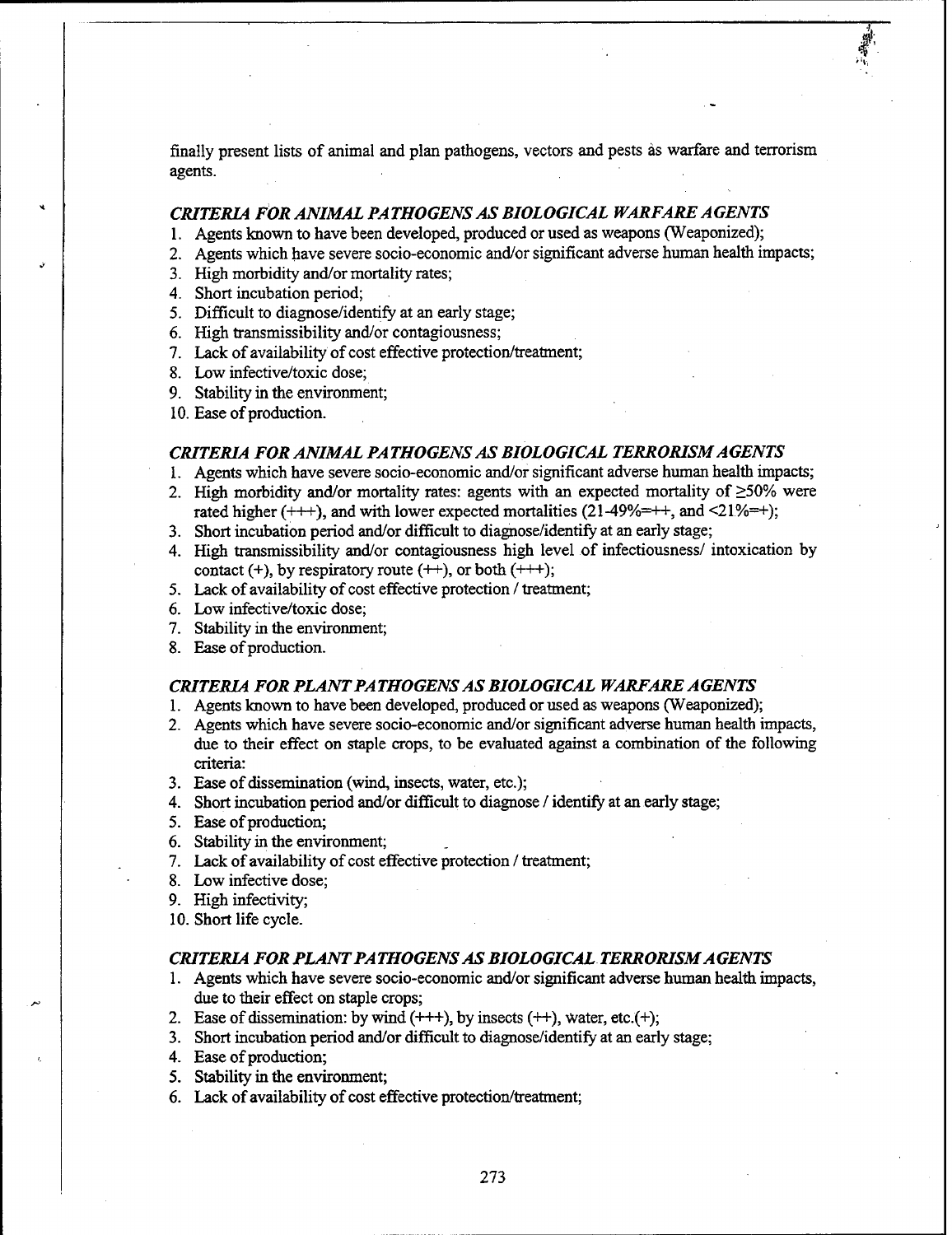- 7. Low infective dose;
- 8. High infectivity and causes severe crop losses:  $\geq 60\%$  (+++), 21-59% (++), and <21%(+);

9. Short life cycle.

## *CRITERIA FOR VECTORS OR CARRIERS OF BIOLOGICAL TERRORISM AND WARFARE A GENTS*

- 1. Vectors known to have been produced, used or alleged to be used as weapons;
- 2. Vectors which cause significant impact on human health or animal resources;
- 3. Short life cycle;
- 4. Ease of production;
- **5.** Resistance to insecticides or bio control agents;
- 6. Ease of dissemination.

### *CRITERIA FOR PESTS AS BIOLOGICAL TERRORISM AND WARFARE A GENTS*

- 1. Pests known to have been produced, used or alleged to be used as weapons;
- 2. Pests which cause sever socio-economic and/or significant adverse effect to plants;
- 3. Ease of production;
- 4. Short life cycle;
- *5.* Resistance to pesticides;
- 6. High reproducibility;
- 7. Ease of dissemination.

# **ANIMAL PATHOGENS AS BIOLOGICAL** WARFARE **AGENTS**

*Viruses*

African swine fever virus

Avian influenza virus (Fowl plague virus)

Rinderpest virus

Classical swine fever virus (Hog cholera virus)

Foot and mouth virus

Newcastle disease virus

Pest des petits ruminants virus

Teschen disease virus (Porcine enterovirus type I)

- Vesicular stomatitis virus
- Rift Valley fever virus

Bluetongue virus

African horse sickness virus

Nipah swine encephalitis virus

Lumpy skin disease virus

Camel pox virus

### *Bacteria*

Bacillus anthracis

Bulkholderia (Pseudomonas) mallei

Brucella spp.

*Mycoplasmas*

Contagious bovine (pleuropneum.) (M. mycoides var. mycoides type SC) (CBPP) Contagious caprine (pleuropneum.) (M. capriculum var. capri pneumoniae type F38 (CCPP)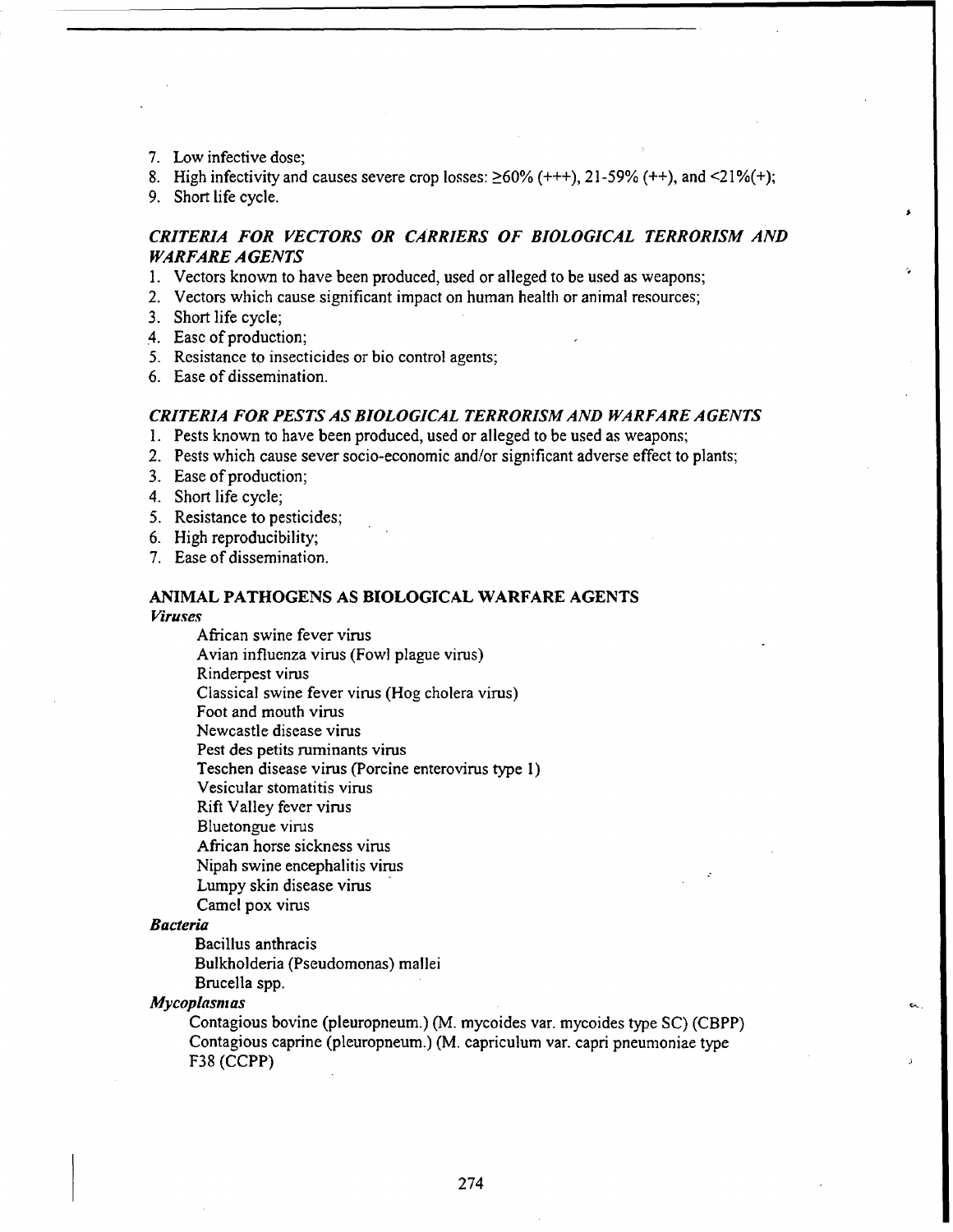### **ANIMAL PATHOGENS AS** TERRORISM BIOLOGICAL **AGENTS** *Viruses*

African swine fever virus

Avian influenza virus (Fowl plague virus)

Vesicular stomatitis virus

Classical swine fever virus (Hog cholera virus)

Foot and mouth virus

Newcastle disease virus

Rinderpest virus

Pest des petits ruminants virus

Bluetongue virus

Teschen disease virus (Porcine enterovirus type 1)

Rift Valley fever virus

Nipah swine encephalitis virus

African horse sickness virus

Camel pox virus

Lumpy skin disease virus

### *Bacteria*

Bacillus anthracis

Bulkholderia (Pseudomonas) mallei

Brucella spp.

### *Mycoplasmas*

Contagious bovine (pleuropneum.) (M. mycoides var. mycoides type SC) (CBPP) Contagious caprine (pleuropneum.) (M. capriculum var. capri pneumoniae type F38) (CCPP)

### **PLANT PATHOGENS AS** BIOLOGICAL TERRORISM **AGENTS** *Fungi*

Colletotrichum coffeanum var. virulans Puccinia graminis (Stem Rust, Black Rust) Tilletia indica (Carnal Bunt) Sclerotinia selerotiorum (Sclerotinia Stem Rot) Dothistroma pini (Scirrhia pini) (Pine Needle Casts and Blights) Puccinia striiformis (P. glumarum) (Stripe Rust, Yellow Rust) Pyricularia oryzae (Rice Blast) Ustil4go maydis (Corn Smut) Claviceps purpurea (Ergot) Peronospora hyoscyami de Bary f.sp. tabacina (Adam) skalicky (Downy

mildew)

### *Bacteria*

Xsanthomonas albilineans (Leaf Scald)

Erwinia amylovora (Shoot Blight)

Ralstonia solanacearum (Bacterial Wilt)

Xsanthomonas campestris pv. citri (Citrus Cancer)

Xsanthomonas campestris pv. oryzae (Rice Bacterial Leaf)

### *Viruses*

Sugar cane Fiji disease virus (Sugar cane Fiji disease)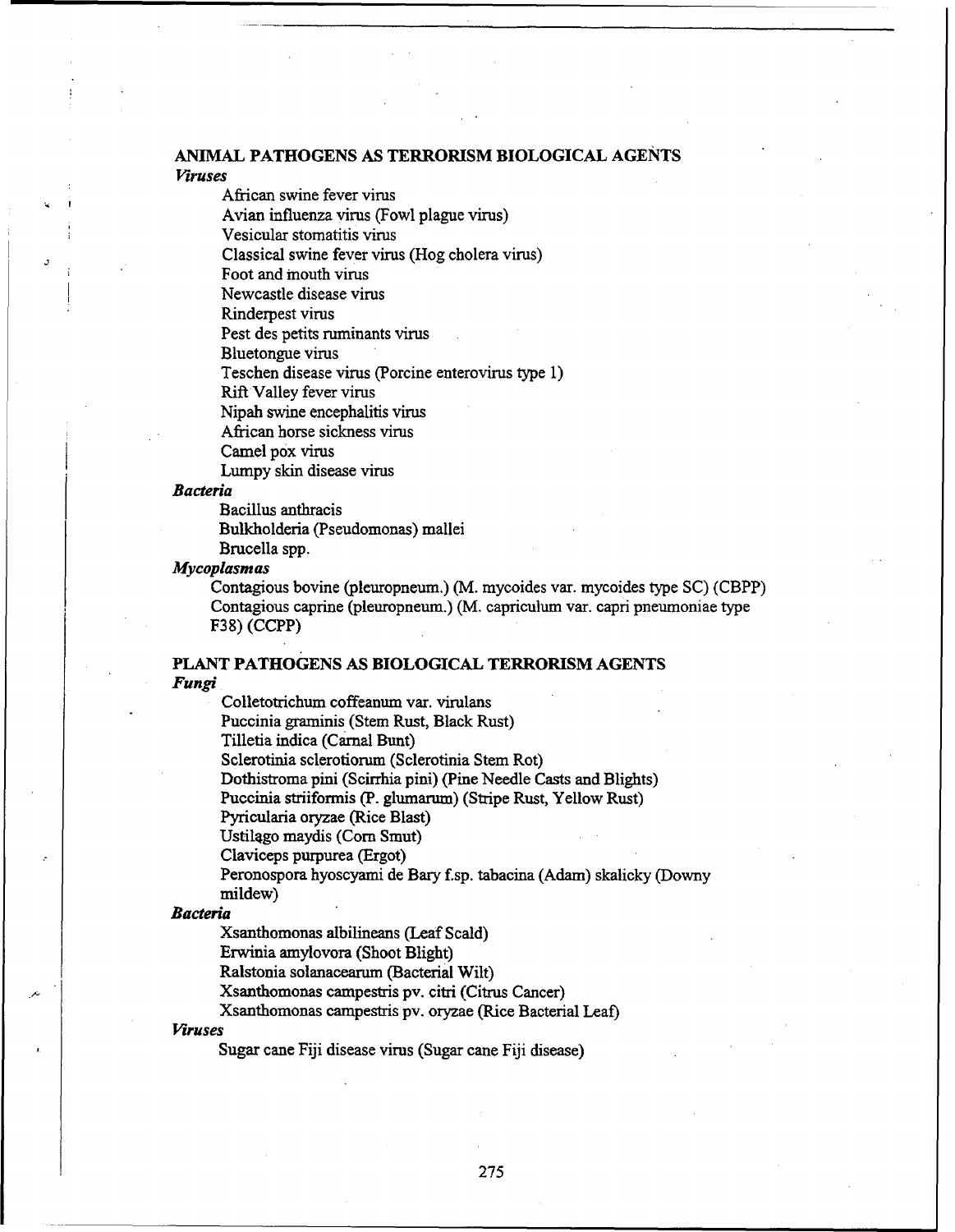### **PLANT PATHOGENS AS BIOLOGICAL WARFARE AGENTS** *Fungi*

Puccinia graminis (Stem Rust, Black Rust) Pyricularia oryzae (Rice Blast) Colletotrichum coffeanum var. virulans Tilletia indica (Carnal Bunt) Ustilago maydis (Corn Smut) Puccinia *striiformnis* (P. glumarum) (Stripe Rust, Yellow Rust) Dothistroma pini (Scirrhia pini) (Pine Needle Casts and Blights) Sclerotinia scierotiorum (Sclerotinia Stem Rot) Peronospora hyoscyami de Bary **f.** sp. tabacina (Adam) skalicky (Downy mildew) Claviceps purpurea (Ergot)

### *Bacteria*

Ralstonia solanacearum (Bacterial Wilt)

Xsanthomonas campestris pv. citri (Citrus Cancer)

Xsanthomonas albilineans (Leaf Scald)

Erwinia amylovora (Shoot Blight)

Xsanthomnonas campestri§ pv. oryzae (Rice Bacterial Leaf)

### *Viruses*

Sugar cane **Fiji** disease virus (Sugar cane **Fiji** disease)

### **Vectors**

| Xenopsylla spp.                | Siphonoptera | Insecta   |
|--------------------------------|--------------|-----------|
| Ctenocephalis spp.             |              |           |
| Leptopsilla spp.               |              |           |
| Ixodides                       |              |           |
| Hyalomma marginatum            | Acari        | Arachnida |
| Hyalomma Anatolicum Anatolicum |              |           |
| Dermacentor andersoni          | Acari        | Arachnida |
| Dermacentor varabilis          |              |           |
| Amblyimma Cajennese            |              |           |
| Rhipicephalus sanguineus       |              |           |
| Mansonia spp.                  | Diptera      | Insecta   |
| Culex spp.                     |              |           |
| Culiseta spp.                  |              |           |
| Pediculus humanus              | Anopluraa    | Insect    |
| Ixodides                       |              |           |
| Dermacentor spp.               | Acari        | Arachnida |
| Rhipicephalus spp.             |              |           |
| Amblyomma spp.                 |              |           |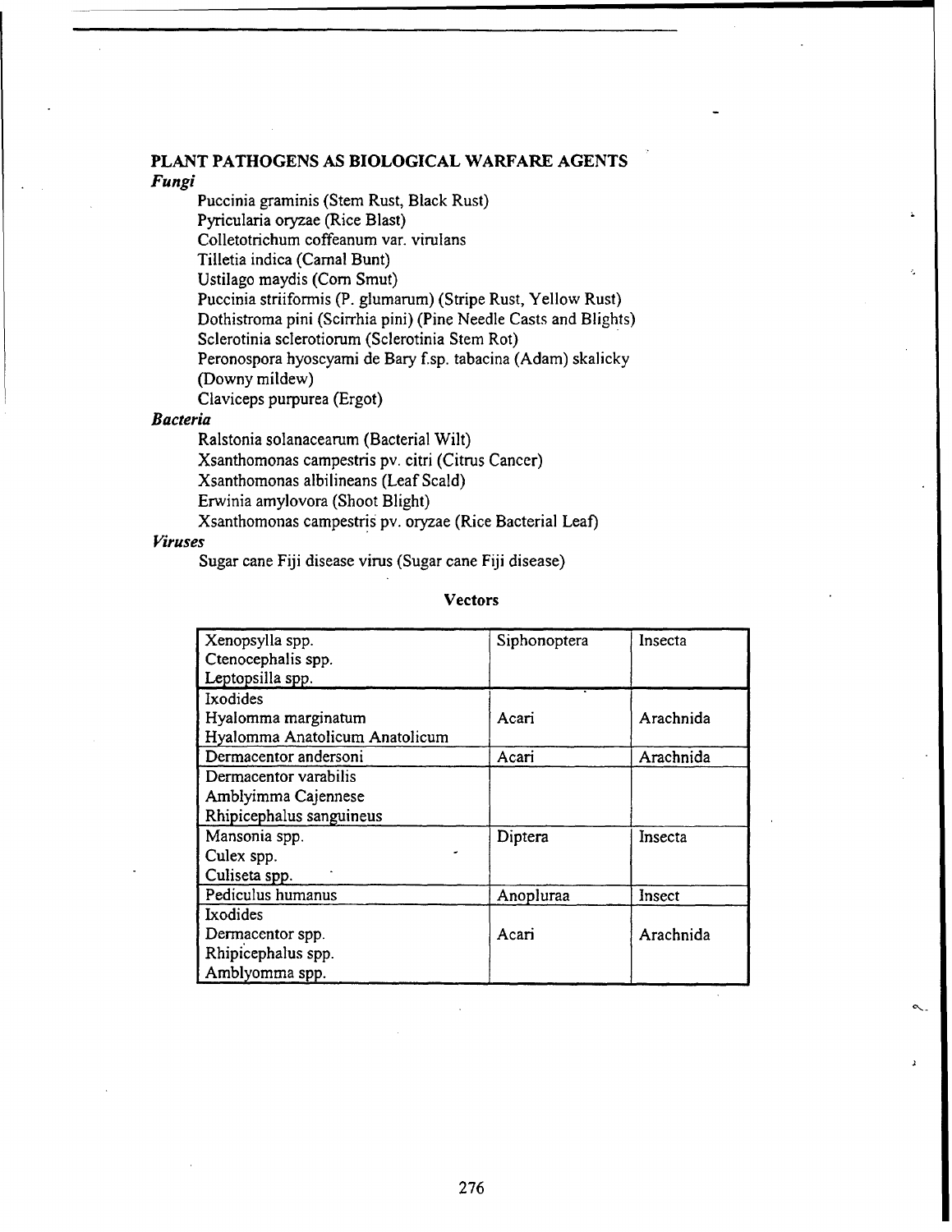| Dociostaurus maroccanus        | Orthoptera    | Grasshoppers       |
|--------------------------------|---------------|--------------------|
|                                |               | <b>CRICKETS</b>    |
|                                |               | Cockroaches        |
| Haplothrips Tritici            | Thysanoptera  | Thrips             |
| Thrips Tabaci                  |               |                    |
| Eurygaster integriceps         | Hemiptera     | <b>Bugs</b>        |
| Lygus linecularus              |               |                    |
| Acrosternum milleri            |               |                    |
| Chilo suppressalis             | Lepidoptera   | <b>Butterflies</b> |
| Cirphis unipunctata            |               | Moths              |
| Earias insulana                |               | <b>Skippers</b>    |
| Leptinotarsa decemlineata      | Coloptera     | <b>Beetles</b>     |
| (Colorado potato beetle)       |               | Weevils            |
| Harmolita tritici              | Hymenoptera   | Ants, Bees, Wasps  |
| Phytophaya destructor          | Diptera       | Flies              |
| Terranychus takestani          | Tetranychidae | Mites              |
| Cenopalpus spp.                | Errophyoidae  | Mites              |
| Diabrotica virgifera virgifera | Chrysomelidae | Western corn       |
|                                |               | rootworm           |

### Pests

## **CONCLUSION**

The threat and use of biological agents for warfare and terrorism purposes has a long history. Many animal and plant pathogens, vectors and pests can be used as terrorism and warfare biological agents and cause illness. Transmissible animal diseases classified under A and B List have the potential for very serious and rapid spread, irrespective of national borders which are of serious socio-economic or public health consequence and which are of major importance in the international trade of animals and animal products. Those transboundary animal diseases are of significant economic, trade and security importance. Having a defined and good method for evaluating biological threat agents such as animal and plant pathogens, vectors and pests allows for more objective evaluation newly emerging potential threat agents. This method of evaluation can help focus public health activities, agriculture activities related to bioterrorizm detection and response.

### KEYWORDS

Animal and plant pathogens, vectors, pests, and terrorism agents

### REFERENCES

- 1. Morse **S.S.** (ed.). 1993, Emerging Viruses. Oxford University Press.
- 2. Calnek, B.W., et al., (eds). 1997. Diseases of Poultry, 10th Ed. Iowa State University Press, Iowa. pp 583-600.
- 3. Proceedings of the Third International Symposium on Avian Influenza. 1992. Symposium on Avian Influenza. US Animal Association. Madison, Wisconsin.
- 4. Branson W. Ritchie. 1995. Avian Viruses Function and Control. Wingers Publishing Inc. Lake Worth, FL. pp 351-363.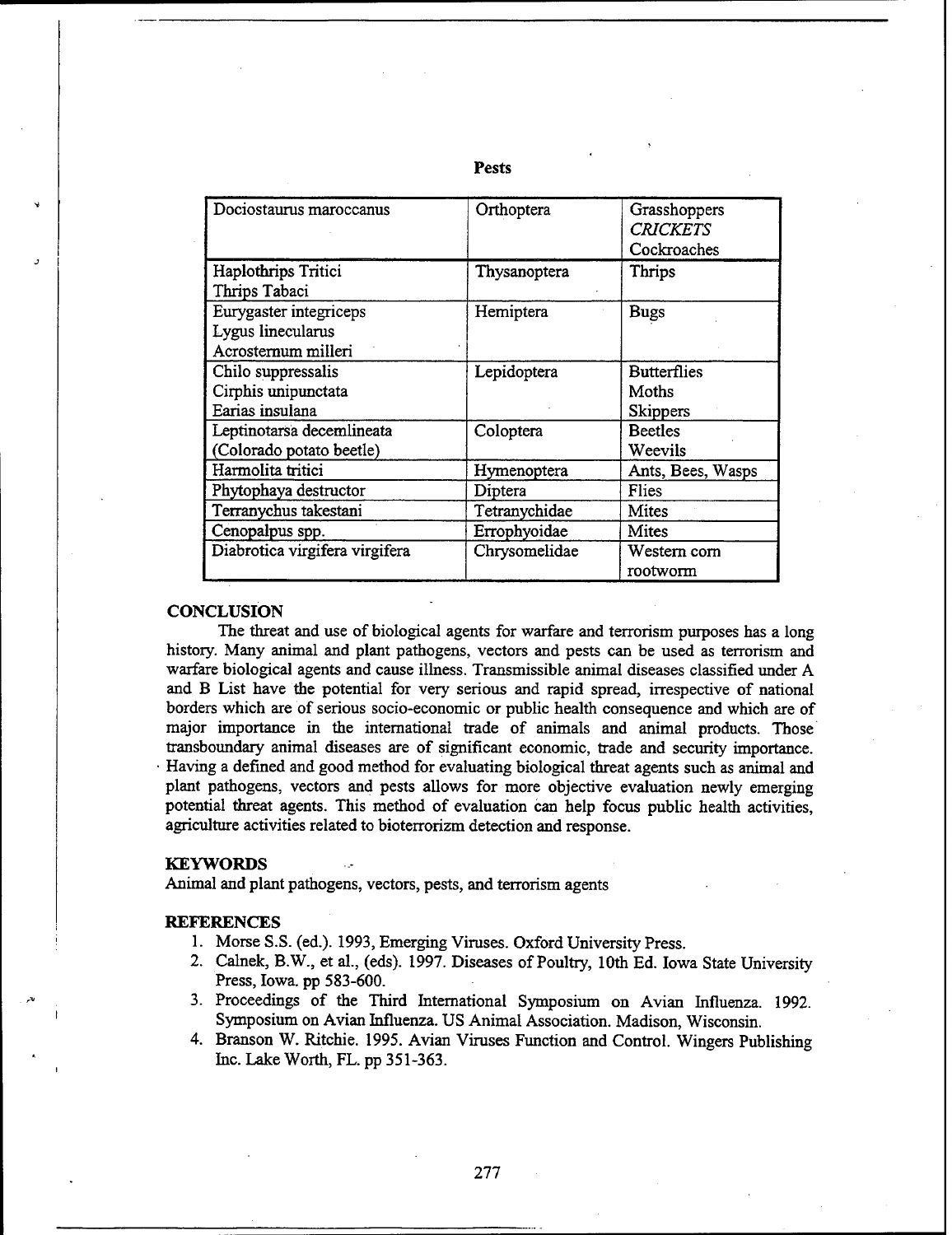- *5.* Sommerville E. M. 1991. Contagious Bovine pleuropneumonia: Surveillance. Exotic Disease Issue. 18(3): 11-12
- 6. Scudamore J. M. 1993. Contagious Bovine Pleuropneumonia. State Veterinary Journal 3(3): 7-10.
- 7. **OIE** (1996) World Animal Health in 1995. Part 2. Tables on the Animal Health Status and Disease Control Methods. Office International des Epizooties.
- 8. Radostits **0.** M., Blood D. C., Gay C. C. 1994. Veterinary Medicine: A Textbook of the Diseases of Cattle, Sheep, Pigs, Goats and Horses. Eighth edition. Bailliere Tindall.
- 9. Gylcs C.L., Thocn C.O. (eds). 1993. Pathogenesis of Bacterial Infections in Animals. Second Edition. Iowa State University Press / Ames.
- 10. Wilkinson P.J. 1996. African swine fever. In: Manual of Standards for Diagnostic Tests and Vaccines: Lists A and B Diseases of Mammals, Birds and Bees, pp 137- 144. Paris, Office International des Epizooties
- 11. Oura C. 1997. Immunopathology of African swine fever. Ph.D. thesis, University of **Hertfordshire**
- 12. Webb J. 1997. The role of ubiquitin during African swine fever virus infection. Ph.D. thesis, University of Liverpool
- 13. Wileman T., Rouiller I. & Cobbold C. 1997. Assembly of African swine fever virus. Report, Annual Meeting of the National Swine Fever laboratories, Vienna, 55.
- 14. Cassel G.H. 1994. New and Emerging Infections in the Face of a Funding Crisis. ASM News 60, 5: 251-4.
- 15. Brunt, A., Crabtree, K., Dallwitz, M., Gibbs, A. and Watson, L. 1996. Viruses of Plants: Descriptions and Lists from the VIDE Database. 1484 pp. C.A.B. International, U.K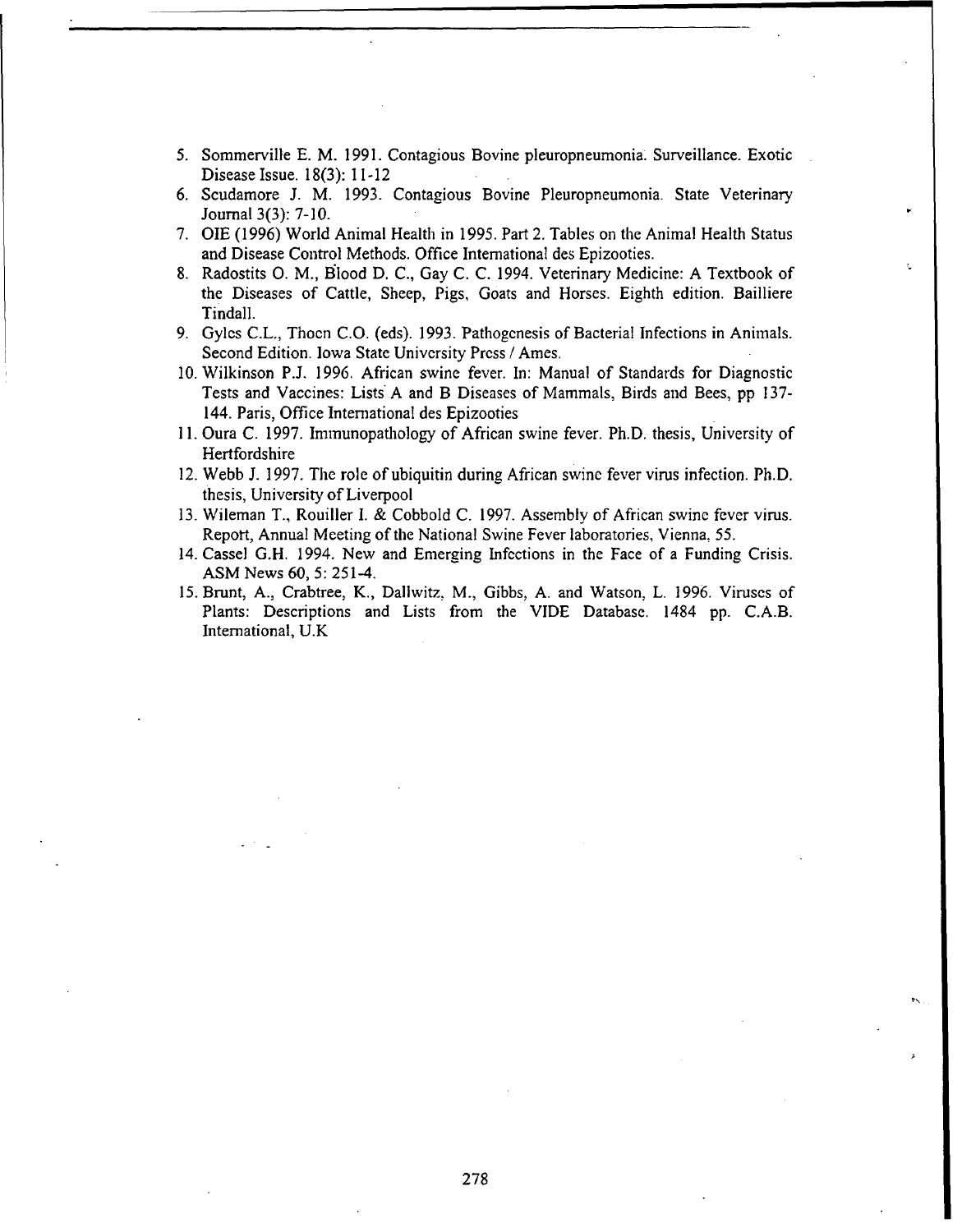Table 1: Animal pathogens assessment according to criteria for selecting pathogens as biological warfare agents

 $\ddot{\phantom{0}}$ 

 $\overline{1}$  $\bar{\rm I}$ 

 $\mathbf{v}$ 

 $\ddot{\phantom{a}}$ 

| <b>Animal pathogens</b>                                                                                                                    | Weapo-<br>nized      | Severe socio-<br>economic/<br>impacts<br>human<br>health | morbidity<br>mortality<br>rates<br>High<br>ă | bation<br>period<br>Short<br>incu- | transmiss-<br>contagi-<br>ousness<br>tbility/<br>High | toxic dose<br>infective<br>Low<br>ä | Difficult to<br>identify at<br>diagnose/<br>an early<br>stage | Stability<br>environ-<br>in the<br>ment | availability of<br>cost effective<br>protection/<br>treatment<br>Lack of | Ease of<br>produc<br>-tion | <b>Totals</b><br>$\ddagger$ |
|--------------------------------------------------------------------------------------------------------------------------------------------|----------------------|----------------------------------------------------------|----------------------------------------------|------------------------------------|-------------------------------------------------------|-------------------------------------|---------------------------------------------------------------|-----------------------------------------|--------------------------------------------------------------------------|----------------------------|-----------------------------|
|                                                                                                                                            |                      |                                                          |                                              | Viruses                            |                                                       |                                     |                                                               |                                         |                                                                          |                            |                             |
| African swine fever virus                                                                                                                  | $\ddot{\phantom{1}}$ | $\div$                                                   | +                                            | +                                  | +                                                     | $\,{}^+$                            | $\div$                                                        | +                                       | ÷                                                                        | +                          | <b>S</b>                    |
| Avian influenza virus (Fowl plague virus)                                                                                                  | ÷                    | ÷                                                        | +                                            | 4                                  | $\ddot{}$                                             | +                                   | $\ddot{}$                                                     | $\ddot{}$                               | $\,$                                                                     | $\,{}^+$                   | <b>S</b>                    |
| Camel pox virus                                                                                                                            | 1                    | $\bullet$                                                | $\div$                                       | +                                  | ٠                                                     | +                                   | +                                                             | $\ddag$                                 | +                                                                        | 1                          | 5/5                         |
| Classical swine fever virus (Hog cholera v.)                                                                                               | $\ddag$              | $\ddot{}$                                                | ÷                                            | +                                  | +                                                     | +                                   | ÷                                                             | 4                                       | ¢                                                                        | $\ddot{}$                  | 5 <sup>1</sup>              |
| Foot and mouth virus                                                                                                                       | $\div$               | +                                                        | +                                            | +                                  | +                                                     | ÷                                   | $\ddot{}$                                                     | $\ddot{}$                               | ŧ                                                                        | +                          | $\overline{5}$              |
| <b>Bluetongue virus</b>                                                                                                                    | $\bullet$            | $+$                                                      | $\ddot{}$                                    | +                                  | ٠                                                     | +                                   | ┿                                                             | +                                       | $\ddot{}$                                                                | +                          | 8/2                         |
| Newcastle disease virus                                                                                                                    | +                    | +                                                        | +                                            | +                                  | $\,{}^+$                                              | +                                   | ÷                                                             | $\ddag$                                 | ٠                                                                        | $\ddot{}$                  | $\overline{\mathbf{5}}$     |
| Pest des petits ruminants virus                                                                                                            | $\pmb{+}$            | ŧ                                                        | ÷                                            | $\,$                               | +                                                     | +                                   | +                                                             | $\ddot{}$                               | $\ddot{}$                                                                | ÷                          | 5/1                         |
| Rinderpest virus                                                                                                                           | $\ddot{}$            | $\ddag$                                                  | $\ddag$                                      | +                                  | +                                                     | +                                   | +                                                             | +                                       | 1                                                                        | +                          | 10/0                        |
| ٠<br>(Porcine enterovirus type 1)<br>Teschen disease virus                                                                                 |                      | $\ddot{}$                                                | +                                            | +                                  | $\ddot{}$                                             | $\ddot{}$                           | ÷                                                             | $\, +$                                  | $\ddag$                                                                  | +                          | $\overline{5}$              |
| Rift Valley fever virus                                                                                                                    |                      | $\pmb{+}$                                                | ÷                                            | +                                  | +                                                     | +                                   | $\ddot{}$                                                     | +                                       | +                                                                        | ł.                         | 8/2                         |
| Vesicular stomatitis virus                                                                                                                 | $\pmb{\cdot}$        | +                                                        | $\,{}^+$                                     | +                                  | $\div$                                                | $\ddot{\phantom{1}}$                | ÷                                                             | +                                       | +                                                                        | $\ddot{}$                  | $\frac{1}{2}$               |
| ŧ<br>African horse sickness virus                                                                                                          |                      | +                                                        | ÷                                            | +                                  | $\,{}^+$                                              | ÷                                   | $\ddot{}$                                                     | ÷                                       | +                                                                        | $\mathbf{r}$               | 8/2                         |
| Lumpy skin disease virus                                                                                                                   | $\mathbf{I}$         |                                                          | ٠                                            | $\ddot{}$                          | $\ddot{\phantom{a}}$                                  | ÷                                   | +                                                             | +                                       | +                                                                        | $\blacksquare$             | 4/6                         |
| ï<br>Nipah swine encephalitis virus                                                                                                        |                      | ÷                                                        | $\ddot{}$                                    | $\ddot{}$                          | 1                                                     | $\ddot{}$                           | $\ddot{}$                                                     | $\ddot{}$                               | $+$                                                                      | p                          | 7/3                         |
|                                                                                                                                            |                      |                                                          |                                              | Bacteria                           |                                                       |                                     |                                                               |                                         |                                                                          |                            |                             |
| <b>Bacillus</b> anthracis                                                                                                                  | $\ddot{}$            | ×                                                        | $\,{}^+$                                     | +                                  | +                                                     | ÷                                   | ÷                                                             | $\ddot{}$                               | +                                                                        | 4                          | $\frac{8}{2}$               |
| Brucella spp.                                                                                                                              | $\ddot{}$            | +                                                        | $\pmb{\mathfrak{t}}$                         | ı                                  | +                                                     | ÷                                   | $\ddot{}$                                                     | +                                       | $\ddot{}$                                                                | $\div$                     | 8/2                         |
| $\ddagger$<br>Bulkholderia (Pseudomonas) mallei                                                                                            |                      | +                                                        | ÷                                            | $\ddot{}$                          | ٠                                                     | $\ddag$                             | +                                                             | +                                       | $\div$                                                                   | $\ddag$                    | $5\overline{6}$             |
|                                                                                                                                            |                      |                                                          |                                              | Mycoplasmas                        |                                                       |                                     |                                                               |                                         |                                                                          |                            |                             |
| ٠<br>mycoides var. mycoides type SC) (CBPP)<br>Contagious bovine (pleuropneum.) (M.                                                        |                      | $\,^+$                                                   | ÷                                            |                                    | $\,$                                                  | +                                   | +                                                             | ÷                                       | ÷                                                                        | +                          | 8/2                         |
| ı<br>capri-culum var. capri pneumoniae type F38)<br>Contagious caprine (pleuropneum.) (M.<br>$\left(\mathbf{C}\mathbf{P}\mathbf{P}\right)$ |                      |                                                          |                                              | ٠                                  | $\div$                                                | +                                   | ÷                                                             | ÷                                       | ÷                                                                        | +                          | 5/5                         |

 $\hat{\boldsymbol{\beta}}$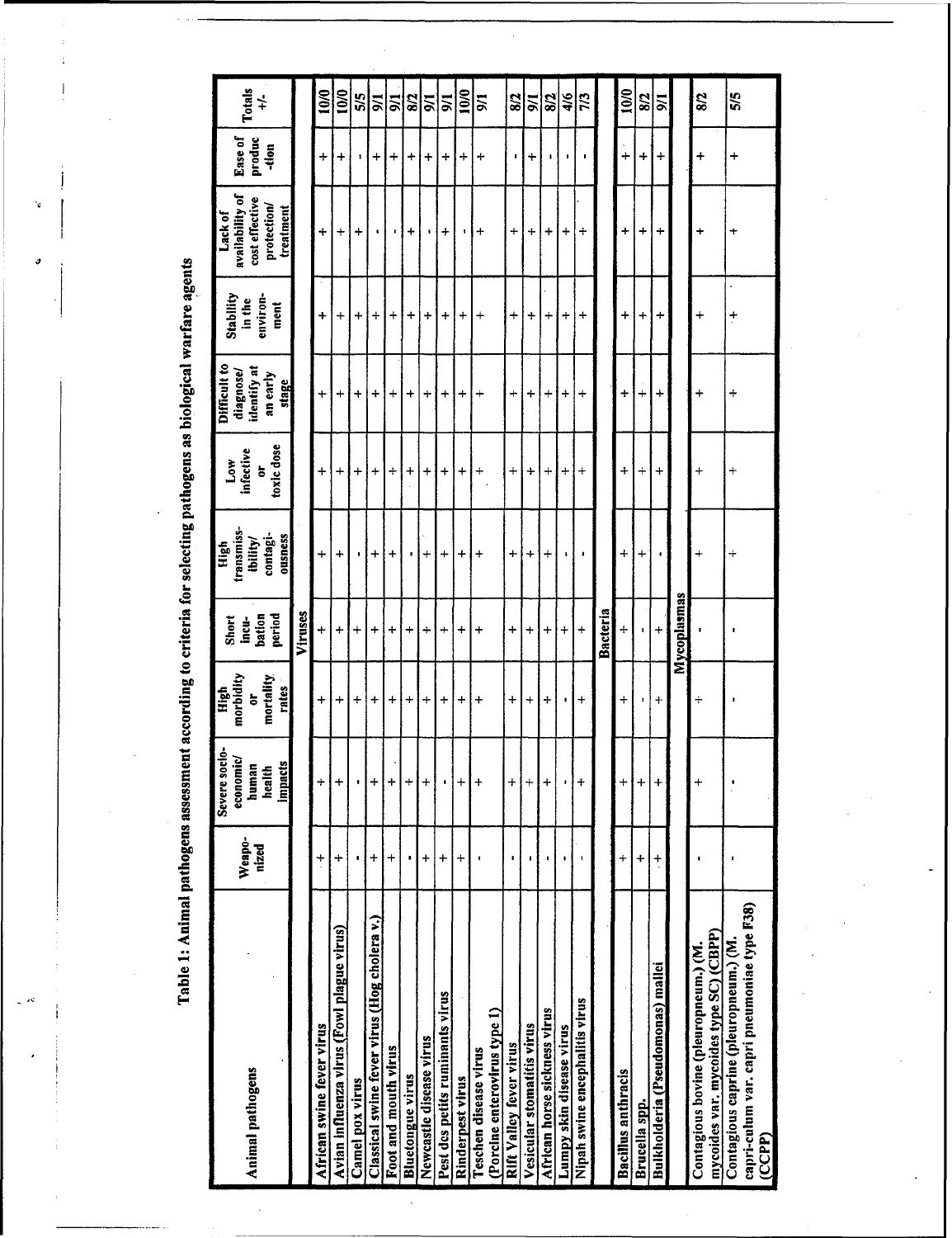| <b>Animal pathogens</b>                                                                              | Severe socio-<br>economic/<br><u>unpacts</u><br>unumq<br>health | morbidity/<br>mortality<br>High<br>rates | period<br>bation<br><b>Short</b><br>incu- | High contagiousness/<br>contact, respiratory<br>transmiss-ibility by<br>route, or both | infective/<br>toxic dose<br>Low | Difficult to<br>identify at<br>dingnose/<br>an early<br>stage | Stability<br>environ-<br>ment<br>in the   | Low clicciive or<br>cost-effective<br>prophylaxis/<br>protection/<br><u>treatment</u> | produc-<br>Ease of<br>Ŝ    | Total<br>$\mathbf{G}$ |
|------------------------------------------------------------------------------------------------------|-----------------------------------------------------------------|------------------------------------------|-------------------------------------------|----------------------------------------------------------------------------------------|---------------------------------|---------------------------------------------------------------|-------------------------------------------|---------------------------------------------------------------------------------------|----------------------------|-----------------------|
|                                                                                                      |                                                                 |                                          |                                           | Viruses                                                                                |                                 |                                                               |                                           |                                                                                       |                            |                       |
| African swine fever virus                                                                            | $\ddot{}$                                                       | $\ddagger$                               | +                                         | $\ddagger$                                                                             | +                               | +                                                             | ÷                                         | +                                                                                     | ۰                          | ជ                     |
| Avian influenza virus (Fowl plague virus)                                                            | +                                                               | $\ddagger$                               | $\div$                                    | $\ddagger$                                                                             | +                               | ÷                                                             | +                                         | +                                                                                     | +                          | ದ                     |
| Camel pox virus                                                                                      | $\blacksquare$                                                  | $\ddagger$                               | +                                         | $\ddot{}$                                                                              | +<br>H                          | $\ddot{}$                                                     | +                                         | $\ddot{}$                                                                             | $\bullet$                  | ∞                     |
| Classical swine fever virus (Hog cholera v.)                                                         | $\div$                                                          | $\frac{1}{1}$                            | $\div$                                    | $\ddagger$                                                                             | ÷                               | ÷                                                             | ÷                                         | ÷                                                                                     | $\vdots$<br>$\blacksquare$ | $\overline{5}$        |
| <b>Foot and mouth virus</b>                                                                          | +                                                               | $+1$                                     | +                                         | $\ddagger$                                                                             | +                               | +                                                             | +                                         | ٠                                                                                     | +                          | ឆ                     |
| Bluetongue virus                                                                                     | ÷                                                               | $\ddot{}$                                | ÷                                         | $\frac{1}{2}$                                                                          | ÷                               | ÷                                                             | +                                         | ٠                                                                                     | +                          | $\overline{\bullet}$  |
| Newcastle disease virus                                                                              | ÷                                                               | $\ddagger$                               | +                                         | $\ddagger$                                                                             | +                               | $\ddag$                                                       | ::::<br>$\ddot{}$<br>$\ddot{\phantom{a}}$ | $\pmb{\ast}$                                                                          | ÷                          | ឆ                     |
| Pest des petits ruminants virus                                                                      | +                                                               | $+$                                      | +                                         | $\ddot{}$                                                                              | +                               | $\ddot{}$                                                     | +                                         | r                                                                                     | +                          | ៑                     |
| Rinderpest virus                                                                                     | +                                                               | $\ddagger$                               | +                                         | ļ<br>$\ddagger$ !                                                                      | +                               | +                                                             | +                                         | ٠                                                                                     | +                          | ឆ                     |
| Teschen disease virus                                                                                | ٠                                                               | +                                        | 4                                         | $\,{}^+$                                                                               | +                               | +                                                             | +                                         | ÷                                                                                     | ÷                          | $\infty$              |
| (Porcine enterovirus type 1)                                                                         |                                                                 |                                          |                                           |                                                                                        |                                 |                                                               |                                           |                                                                                       |                            |                       |
| Rift Valley fever virus                                                                              | +                                                               | $\ddagger$                               | $\ddot{}$                                 | +                                                                                      | $\ddag$                         | $\ddot{}$                                                     | +                                         | $\bullet$                                                                             | +                          | $\overline{5}$        |
| Vesicular stomatitis virus                                                                           | $\ddot{}$                                                       | $\ddagger$                               | ÷                                         | $\ddagger$                                                                             | $\ddot{}$                       | +                                                             | ÷                                         | +                                                                                     | +                          | E,                    |
| <b>African horse sickness virus</b>                                                                  | ٠                                                               | $\ddagger$                               | $\ddot{}$                                 | $\ddot{}$                                                                              | +                               | +                                                             | ٠                                         | +                                                                                     | ٠                          | ∞                     |
| Lumpy skin disease virus                                                                             | ٠                                                               | +                                        | +                                         | $\ddot{}$                                                                              | $\ddot{}$                       | +                                                             | +                                         | +                                                                                     | 1<br>İ<br>t                | ڀ                     |
| Nipah swine encephalitis virus                                                                       | $\ddag$                                                         | $\ddagger$                               | $\div$                                    | 4                                                                                      | +                               | +                                                             | ÷                                         | 4                                                                                     | ŧ                          | ∘                     |
|                                                                                                      |                                                                 |                                          |                                           | Bacteria                                                                               |                                 |                                                               |                                           |                                                                                       |                            |                       |
| <b>Bacillus anthracis</b>                                                                            | +                                                               | $\ddagger$                               | +                                         | $\ddagger$                                                                             | +                               | p                                                             | $\ddot{}$                                 | $\blacksquare$                                                                        | +                          | Ξ                     |
| Brucella spp.                                                                                        | +                                                               | +                                        | ٠                                         | $\ddagger$                                                                             | $\ddot{}$                       | $\blacksquare$                                                | +                                         | $\mathbf{I}$                                                                          | +                          | د                     |
| Bulkholderia (Pseudomonas) mallei                                                                    | 4                                                               | $\frac{1}{1}$                            | $\ddot{}$                                 | $\bullet$                                                                              | +                               | +                                                             | +                                         | $\ddot{}$                                                                             | ÷                          | ត                     |
|                                                                                                      |                                                                 |                                          |                                           | Mycoplasma                                                                             |                                 |                                                               |                                           |                                                                                       |                            |                       |
| mycoides var. mycoides type SC) (CBPP)<br>Contagious bovine (pleuropneum.) (M.                       | +                                                               | $\ddagger$                               | ı,                                        | $\ddagger$                                                                             | +                               | +                                                             | +                                         | ٠                                                                                     | ÷                          | $\overline{5}$        |
| <b>F38)(CCPP)</b><br>capri-culum var. capri pneumoniae type<br>Contagious caprine (pleuropneum.) (M. | $\bullet$                                                       | $\ddagger$                               | $\pmb{\iota}$                             | +                                                                                      | ÷                               | +<br>$\ddot{\phantom{0}}$                                     | $\ddot{ }$ .                              | $\bullet$                                                                             | $\ddot{}$                  | ↵                     |
|                                                                                                      |                                                                 |                                          |                                           |                                                                                        |                                 |                                                               |                                           |                                                                                       |                            |                       |

Table 2: Animal pathogens assessment according to criteria for selecting pathogens as terrorism agents

 $\ddot{\phantom{0}}$ 

 $\ddot{\zeta}$ 

ø,

 $\mathbf{r}$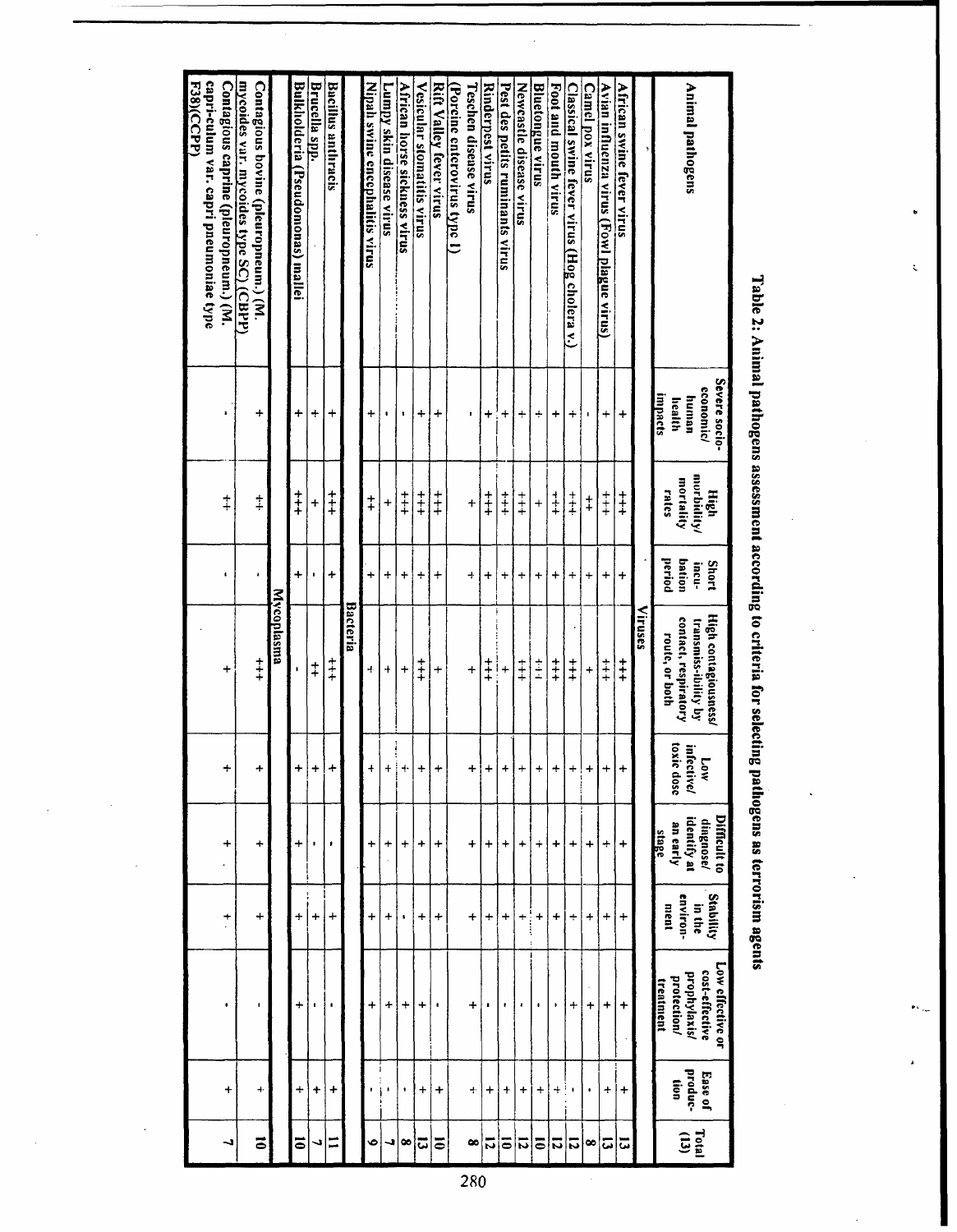Table 3: Plant pathogens assessment according to criteria for selecting pathogens as biological warfare agents

| Plant pathogens                                                 | Weapo-<br>nized | Severe socio-<br>human health<br>economic/<br>impacts | incub-<br>Short<br>period<br>ation | (wind, insects,<br>dissemination<br>water, etc.)<br>Ease of | Short<br>cycle<br>Life | Low infective<br>infectivity<br>dose and | identify at<br>Difficulty<br>diagnose/<br>an early<br>stage | <b>Stability</b><br>environ-<br>in the<br>ment | Cost-effective<br>protection/<br>treatment | Ease of<br>produc-<br>tion | Totals<br>$\div$ |
|-----------------------------------------------------------------|-----------------|-------------------------------------------------------|------------------------------------|-------------------------------------------------------------|------------------------|------------------------------------------|-------------------------------------------------------------|------------------------------------------------|--------------------------------------------|----------------------------|------------------|
|                                                                 |                 |                                                       |                                    | Fungi                                                       |                        |                                          |                                                             |                                                |                                            |                            |                  |
| Colletotrichum coffeanum var.<br>virulans                       |                 |                                                       | ÷                                  | +                                                           |                        |                                          |                                                             | +                                              |                                            | +                          | 5%               |
| Dothistroma pini (Scirrhia pini)                                | t               | ٠                                                     | +                                  | ÷                                                           | \$                     | $\ddot{}$                                | $\ddot{}$                                                   | +                                              | ٠                                          | ٠                          | 5/5              |
| Claviceps purpurea                                              |                 | $\ddot{}$                                             | +                                  | +                                                           |                        | $\blacksquare$                           | +                                                           | $\mathbf{I}$                                   | $\blacksquare$                             | 1                          | $\frac{4}{6}$    |
| Peronospora hyoscyami de Bary f.sp.<br>tabacina (Adam) skalicky |                 |                                                       | +                                  | +                                                           |                        | $\ddot{}$                                | 4                                                           | +                                              |                                            |                            | 5/5              |
| Puccinia graminis                                               | $\,{}^+$        | $\ddag$                                               | +                                  | $\div$                                                      | ŀ                      | ÷                                        | ÷                                                           | ÷                                              | $\bullet$                                  | $\ddot{}$                  | 8/2              |
| Puccinia strilformis (P. glumarum)                              |                 | $\,{}^+$                                              | $\,{}^+$                           | ÷                                                           |                        | $\div$                                   | +                                                           | +                                              | ٠                                          | $\ddot{}$                  | 7/3              |
| Pyricularia oryzae                                              | 4               | $\ddot{}$                                             | ÷                                  | ÷                                                           |                        | ÷                                        | $\ddot{}$                                                   | $\,{}^+$                                       | ٠                                          | ÷                          | 8/2              |
| Sclerotinia sclerotiorum                                        | ı               | $\ddot{}$                                             | +                                  | ÷                                                           | f,                     | $\,{}^+$                                 | +                                                           | ŧ                                              | $\blacksquare$                             | ¢                          | 5/5              |
| Tilletia indica                                                 | $\ddot{}$       | +                                                     | +                                  | +                                                           | ŧ                      | +                                        | +                                                           | +                                              | t                                          | +                          | 8/2              |
| Ustilago maydis                                                 | $\div$          | $\ddot{ }$                                            | +                                  | +                                                           |                        | $\div$                                   | ÷                                                           | +                                              | 1                                          | $\,{}^+$                   | 8/2              |
|                                                                 |                 |                                                       |                                    | <b>Bacteria</b>                                             |                        |                                          |                                                             |                                                |                                            |                            |                  |
| Erwinia amylovora                                               |                 | +                                                     | ÷                                  | ÷                                                           |                        | +                                        | +                                                           |                                                |                                            | $\ddot{}$                  | 24               |
| Ralstonia solanacearum                                          |                 | ł                                                     | +                                  | ÷                                                           |                        | ٠                                        | +                                                           | ÷                                              | $\ddag$                                    | $\bullet$                  | 5/5              |
| <b>Xsanthomonas</b> albilineans                                 | ı               | ÷                                                     | +                                  | ÷                                                           |                        | +                                        | ÷                                                           |                                                | +                                          | $\ddot{}$                  | 7/3              |
| Xsanthomonas campostris pv. citri                               |                 | +                                                     | +                                  | +                                                           |                        | +                                        | +                                                           |                                                | +                                          | $\ddot{}$                  | 7/3              |
| Xsanthomonas campestris pv. oryzae                              |                 | +                                                     | +                                  | +                                                           |                        | +                                        | ÷                                                           | ţ                                              | +                                          | +                          | 7/3              |
|                                                                 |                 |                                                       |                                    | Viruses                                                     |                        |                                          |                                                             |                                                |                                            |                            |                  |
| Sugar cane Fiji disease virus                                   |                 |                                                       | $\ddot{}$                          |                                                             |                        | ┿                                        | $\ddot{}$                                                   |                                                |                                            | +                          | 5/5              |

 $\frac{1}{2}$ 

 $\overline{\phantom{a}}$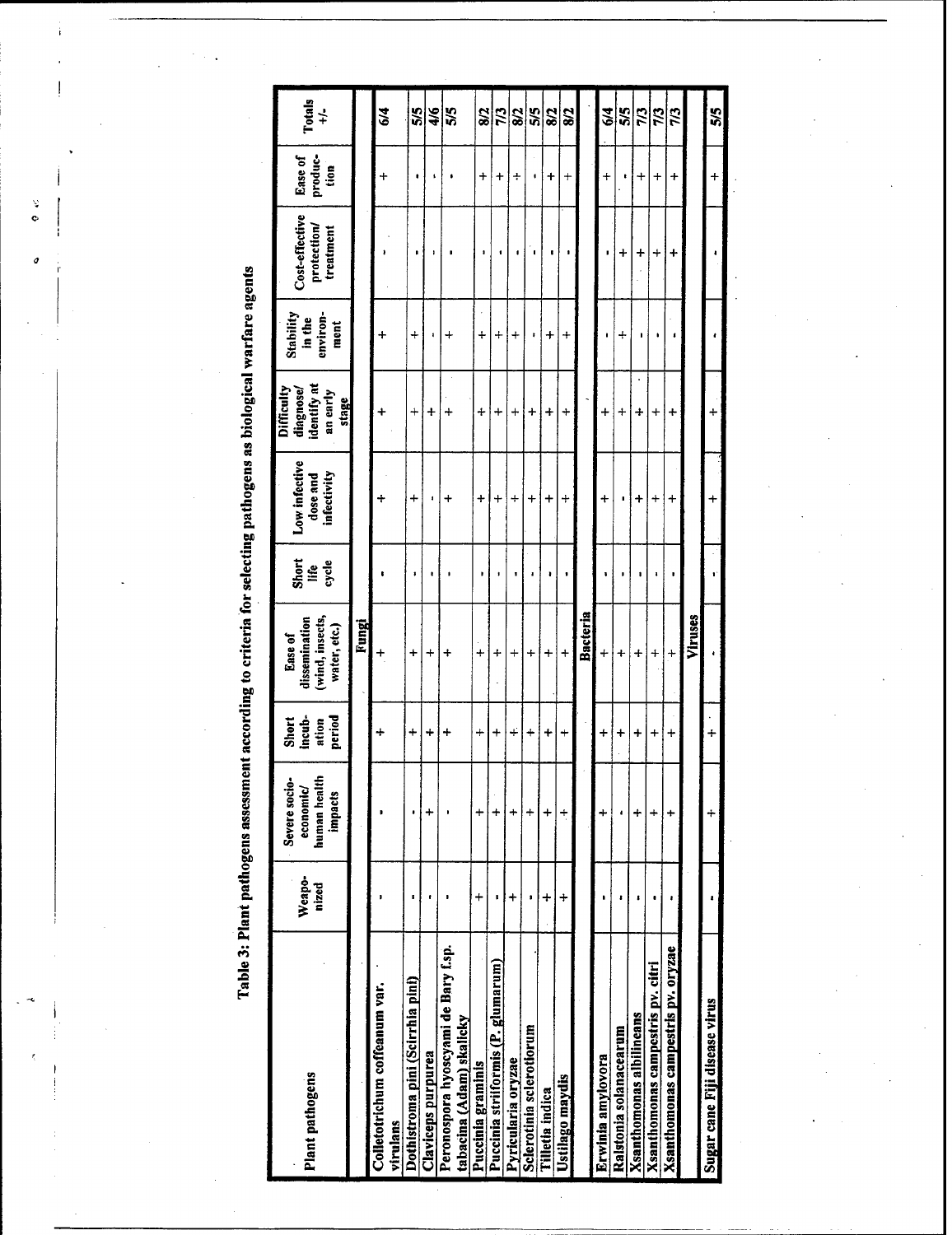Table 4: Plant pathogens assessment according to criteria for selecting pathogens as terrorism agents

| Plant pathogens                                                 | human health<br>Severe socio-<br>economic/<br>impacts | incub-<br>period<br>Short<br>ation | (wind, insects,<br>dissemination<br>water, ctc.)<br>Ease of | Short<br>cycle<br>Ë | infectivity<br>dose and<br>infective<br>Low | identify at an<br>early stage<br>Difficulty<br>diagnose/ | Stability<br>environ-<br>in the<br>ment | Causes<br>severe<br>losses<br>crop | Cost-effective<br>protection/<br>treatment | produc-<br>Ease of<br>tion | Total<br>$\mathbf{f}(\mathbf{t})$ |
|-----------------------------------------------------------------|-------------------------------------------------------|------------------------------------|-------------------------------------------------------------|---------------------|---------------------------------------------|----------------------------------------------------------|-----------------------------------------|------------------------------------|--------------------------------------------|----------------------------|-----------------------------------|
|                                                                 |                                                       |                                    |                                                             | Viruses             |                                             |                                                          |                                         |                                    |                                            |                            |                                   |
| Colletotrichum coffeanum var.<br>virulans                       |                                                       |                                    | $\ddagger$                                                  | +                   |                                             |                                                          |                                         | $\ddagger$                         |                                            |                            | $\overline{a}$                    |
| Dothistroma pini (Scirrhia pini)                                |                                                       | $\ddot{}$                          | $\ddagger$                                                  | +                   | +                                           | 4                                                        | +                                       | $\ddagger$                         | ٠                                          | +                          | $\mathbf{r}$                      |
| Claviceps purpurea                                              |                                                       | $\ddot{}$                          | $\ddagger$                                                  |                     | ٠                                           | $\ddot{\phantom{a}}$<br>+                                | ı                                       | $\pm$                              | ı                                          | ٠                          | ∞                                 |
| Peronospora hyoscyami de Bary f.sp.<br>tabacina (Adam) skalicky |                                                       | +                                  | $\ddagger$                                                  |                     |                                             | ÷                                                        | +                                       | +                                  |                                            | $+$                        | œ                                 |
| Puccinia graminis                                               | +                                                     | $\ddag$                            | $\frac{+}{+}$                                               | +                   | +                                           | ÷                                                        | ÷                                       | $+$                                | ٠                                          | +                          | $\mathbf{I}$                      |
| Puccinia striiformis (P. glumarum)                              |                                                       | +                                  | $\ddagger$                                                  | +                   | +                                           | ÷.                                                       | +                                       | $\ddot{\phantom{1}}$               |                                            | +                          | ۰                                 |
| Pyricularia oryzac                                              |                                                       | ÷                                  | $\ddagger$                                                  | ٠                   | ÷                                           | 4                                                        | ÷                                       | $\vdots$<br>4.                     |                                            | $\ddot{}$                  | ۰                                 |
| Sclerotinia sclerotiorum                                        | +                                                     | $\ddot{}$                          | $+$                                                         | +                   | ÷                                           | +                                                        | 4                                       | $\ddagger$                         |                                            | +                          | n                                 |
| Tilletia indica                                                 |                                                       | $\div$                             | $\frac{1}{1}$                                               | +                   | $\ddot{}$                                   | ÷                                                        | +                                       | $\ddagger$                         |                                            | ÷                          | $\overline{z}$                    |
| Ustilago maydis                                                 |                                                       | 4                                  | $\ddagger$                                                  |                     | ÷                                           | ÷                                                        | 4                                       | $\ddagger$                         | $\blacksquare$                             | +                          | ۰                                 |
|                                                                 |                                                       |                                    |                                                             | Bucteria            |                                             |                                                          |                                         |                                    |                                            |                            |                                   |
| Erwinia amylovora                                               |                                                       | +                                  | $\frac{+}{+}$                                               | $\div$              | +                                           | ÷                                                        | ŧ                                       | $\ddagger$<br>$\frac{1}{1}$        |                                            | +                          | 5                                 |
| Ralstonia solanacearum                                          |                                                       | $\ddot{}$                          | $\ddagger$                                                  | +                   | +                                           | +                                                        | ÷                                       | $\ddagger$                         |                                            | ŧ                          |                                   |
| <b>Xsanthomonas albilineans</b>                                 |                                                       | $\ddag$                            | $\ddagger$                                                  | +                   | $\ddot{}$                                   | $\div$                                                   | $\ddot{}$                               | $\ddagger$                         | +                                          | 4<br>ı                     | $\mathbf{I}$                      |
| Xsanthomonas campestris pv. citri                               |                                                       | $\ddot{}$                          | $\ddagger$                                                  |                     | ÷                                           | ÷                                                        | +                                       | $\ddagger$<br>İ                    | +                                          | ÷                          | $\mathbf{e}$                      |
| Xsanthomonas campestris pv. oryzae                              |                                                       | ÷                                  | $\ddagger$                                                  | $\blacksquare$      | ÷                                           | $\ddot{}$                                                | ŧ                                       | $\ddagger$                         | +                                          | $\ddot{}$                  | ۰                                 |
|                                                                 |                                                       |                                    |                                                             | Viruses             |                                             |                                                          |                                         |                                    |                                            |                            |                                   |
| Sugar cane Fiji disease virus                                   | ÷                                                     | ÷                                  | $\ddagger$                                                  |                     |                                             |                                                          |                                         | $\ddagger$                         |                                            |                            | œ                                 |

 $\frac{2}{3}$  $\ddot{\zeta}$ 

 $\ddot{r}$ .

 $\mathbf{r}$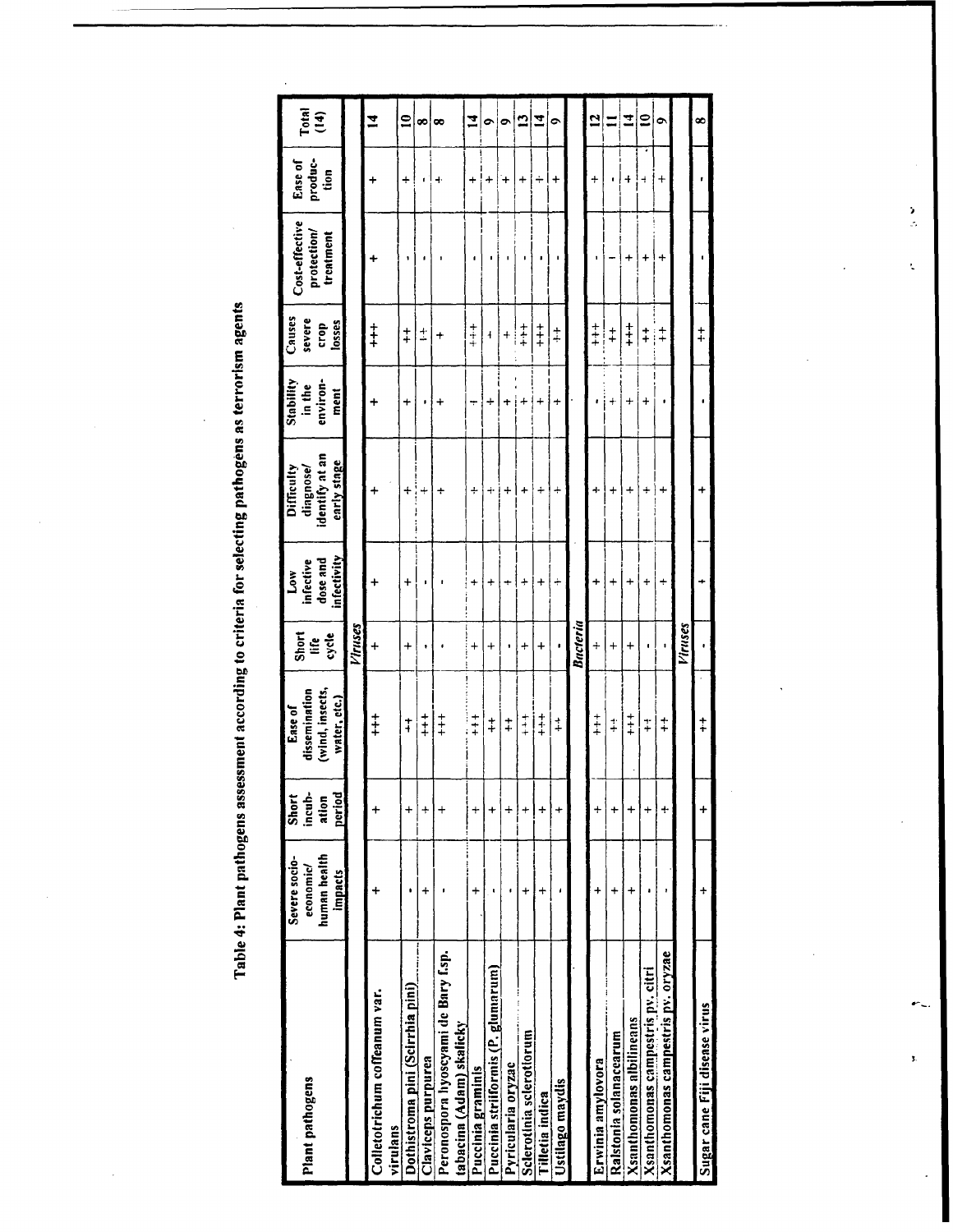Table 5: Vectors assessment according to criteria for selecting vectors as terrorism and warfare agents

 $\ddot{\phantom{a}}$ 

| Order        | Class     | Biological<br>gent<br>₹              | <b>Disease</b>                              | Weapo-<br>nized | Significant<br>impact on<br>health or<br>human<br>animal | Short<br>cycle<br>life | Ease of<br>produc<br>-tion | or bio control<br>Resistance to<br>insecticides<br>agents | dissemi-<br>Ease of<br>nation | Total<br>$\widehat{\mathbf{e}}$ |
|--------------|-----------|--------------------------------------|---------------------------------------------|-----------------|----------------------------------------------------------|------------------------|----------------------------|-----------------------------------------------------------|-------------------------------|---------------------------------|
| Siphonoptera | Insecta   | Yersisnia<br>pestis                  | Plague                                      | +               | resources<br>4                                           | ÷                      | +                          | ┿                                                         | + ،                           | ٠                               |
| <b>Acari</b> | Arachnida | Arbovirus                            | hamorrhagic fever<br>Crimean-Congo<br>(CHF) | $\ddot{}$       |                                                          | +                      | $\ddag$                    |                                                           | +                             | ۰                               |
| <b>Acari</b> | Arachnida | Coxiella                             | $Q$ -Fever                                  | Ϊ,              | $\ddot{}$                                                | $\ddot{}$              | +                          | 4                                                         | ÷                             | U)                              |
| Acari        | Arachnida | burnetti<br>Rickettsia<br>rickettsii | Rocky Mountain<br>Spotted Fever             |                 | +                                                        | $\ddot{}$              | ÷                          | $\ddot{}$                                                 | +                             | ın,                             |
| Diptera      | Insecta   | Arbovirus                            | Eastern Equine<br>Encephalitis              | +               | $\div$                                                   | ÷                      | $\ddot{\phantom{1}}$       | +                                                         | ÷                             | ٠                               |
| Anopluraa    | Insect    | prowasekii<br>Rickettsia             | exanthematicus<br>Typhus                    | +               | +                                                        | +                      | ┿                          | +                                                         | +                             | $\bullet$                       |
| Acari        | Arachnida | Francisella<br>tularensis            | Tularemia                                   |                 |                                                          | +                      |                            |                                                           | ÷                             | ۰                               |

 $\delta$   $\ddot{\circ}$ ¢

 $\sim$ 

 $\frac{1}{2}$ 

 $\ddot{\phantom{0}}$ 

 $\cdot$